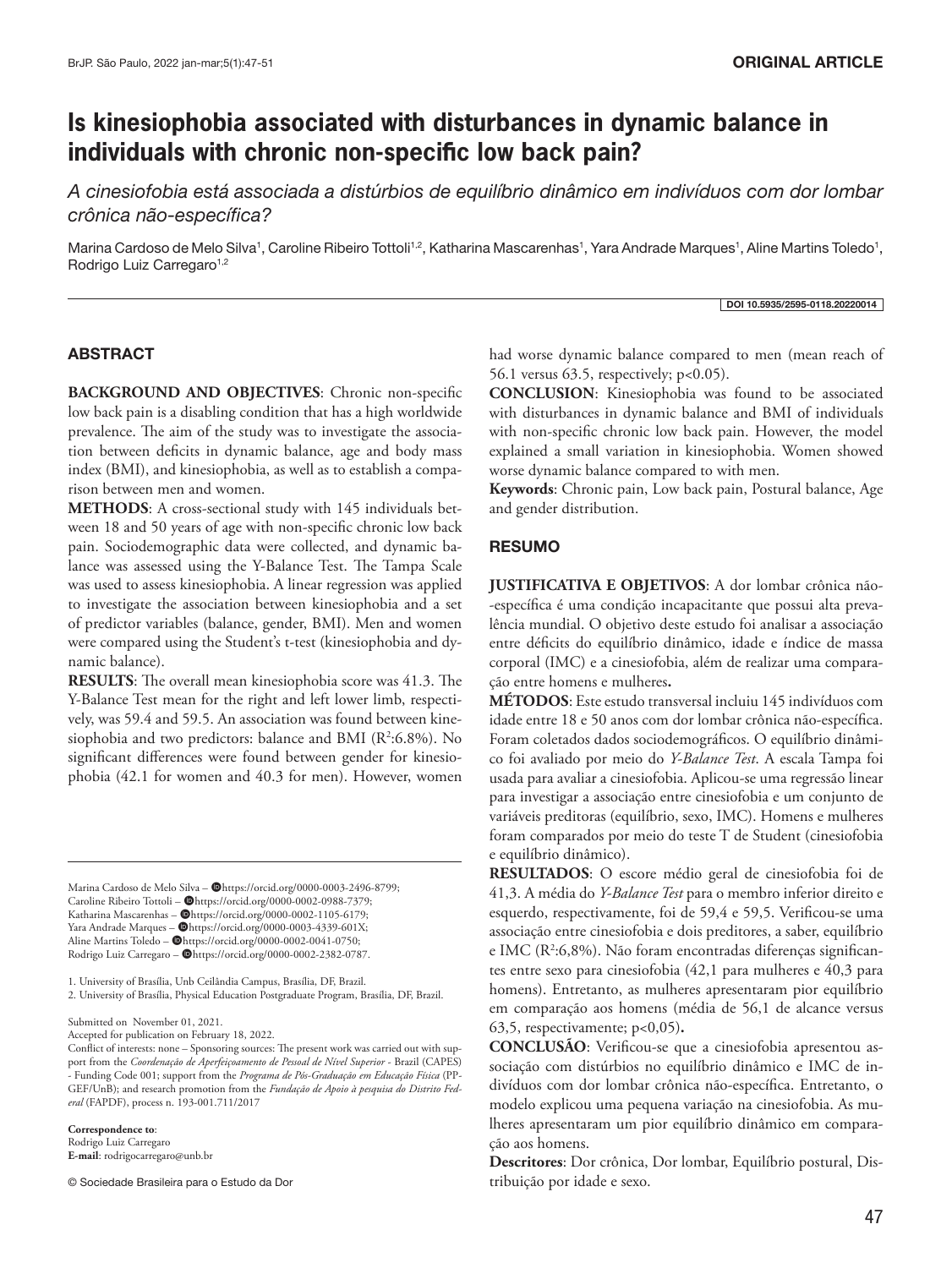# **INTRODUCTION**

Low back pain (LBP) is defined as pain between the  $12<sup>th</sup>$  thoracic vertebra and above the upper gluteal fold, with or without irradiation to the lower limbs<sup>1,2</sup>. It is worth noting that LBP can increase health care and social costs, mainly due to treatment and productivity losses<sup>3,4</sup>. Chronic low back pain (CLBP) is one of the main causes of absenteeism in Brazil<sup>4</sup>, and it is one of the four main conditions that impose increases in years of life lived with disability in the world<sup>5</sup>.

Disability related to CLBP is multifactorial and associated with cognitive, emotional, environmental and social factors<sup>1,6-8</sup>. Increased age and body mass index (BMI) are associated with increases in the prevalence of CLBP, and individuals aged between 50 and 59 years old have an approximately eight times higher risk of having CLBP when compared to individuals between 20 and 29 years<sup>9</sup>.

Despite the biopsychosocial causal model, it should be noted that individuals with LBP have relevant physical manifestations, such as postural control deficits<sup>10</sup>. In this sense, postural control is characterized by the ability to maintain or return the body to a state of balance, and it depends on mobility and the ability to stabilize<sup>11,12</sup>. Individuals with CLBP may present movement instability and less muscle strength when compared to individuals without LBP<sup>11,13,14</sup>. A study<sup>11</sup> has shown that individuals with a history of LBP showed deficits in dynamic balance even after pain was resolved, which may increase the risk of recurrences. This aspect is relevant, because proprioceptive alterations in individuals with CLBP may cause postural balance disturbances<sup>15-17</sup>.

In this context, kinesiophobia is characterized by irrational and debilitating fear of movement, arising from the belief of vulnerability to injury. However, other conditions, such as poor self-perception of health, pain intensity, depression, and anxiety may also be associated with kinesiophobia<sup>7,18,19</sup>. A previous study showed that quality of life, physical and social function, and pain were negatively associated with increased kinesiophobia scores in individuals with CLBP<sup>19</sup>. Thus, the hypothesis is that such changes could cause a gradual decrease in mobility and, consequently, a reduction in activity and participation in this population.

However, although the balance deficit is a clinical manifestation of individuals with CLBP, it is not clear whether there is an association with the fear of moving, and whether there are considerable differences between men and women. In this sense, understanding the association between kinesiophobia and possible balance deficits is relevant, because individuals with musculoskeletal pain may develop the fear that certain movements cause painful episodes and/or a recurrence of injury<sup>20</sup>. Individuals with LBP can develop avoidance behaviors and the belief that movements are linked to pain and, therefore, avoid movement, limiting their mobility<sup>20</sup>.

Therefore, the objective of the present study was to investigate whether kinesiophobia is associated with a set of predictors in individuals with non-specific CLBP. Secondarily, the study aimed to compare kinesiophobia scores and dynamic balance between men and women.

A cross-sectional observational study, characterized by the investigation of baseline data from a randomized controlled trial<sup>21</sup>. Data collection was conducted in a clinical setting between March 2019 and January 2020. The study was reported according to the recommendations of STROBE (Strengthening the Reporting of Observational Studies in Epidemiology Statement $)^{22}$ .

Participants were recruited through social media announcement and calls in the community and rehabilitation clinics. Participants were included according to the following criteria: 1) young adults, male and female, aged between 18 and 50 years old; 2) residents of Brasília and administrative regions; 3) presenting a non-specific CLBP condition for more than 12 consecutive weeks.

The sample size calculation is presented in detail in another study, which indicated a total sample of 144 participants<sup>21</sup>. The sample size calculation has considered a statistical power of 80% and confidence interval of 95% to detect differences in pain intensity and disability between Pilates and home exercises. Standard deviation and mean pain intensity for Pilates was based on a previous study (3.30±2.30) and for home exercise on a pilot study (2.15±1.99). Standard deviation and mean disability were based on a pilot study (8.4±5.6 for Pilates and 13.6±13.6 for home exercise). The calculation indicated a sample size of 126 participants. Assuming a 15% dropout rate, it was determined that 144 participants would be needed (72 per group)21. After being included in the study, all participants underwent anamnesis.

Dynamic balance was evaluated by the Y-Balance Test (YBT). This test was performed in unipodal support, with the purpose of measuring the reach of lower limbs in three directions: anterior (A), posterolateral (PL), and posteromedial (PM). The data were normalized by the size of each individual's lower limb<sup>23</sup>.

The test was applied using a wooden structure composed of a fixed base with three poles that allow movements in the A, PL, and PM directions. Each pole has a mobile base that is moved by the limb contralateral to the supporting limb. Three measurements were taken for each limb, in each direction. In the test interpretation, the farther the reach, the better the dynamic balance.

The test result was calculated as a percentage using the following equation:

Composite Score = 
$$
\frac{(A + PL + PM)}{(3 \times l l m \text{ length})} \times 100
$$

The Tampa scale, translated and validated for Brazilian Portuguese, measured kinesiophobia<sup>24</sup>. The scale evaluates the excessive, irrational and debilitating fear of performing movements, and it is composed of a self-administered questionnaire with 17 questions. Each question has four possible answers: "totally disagree", "partially disagree", "partially agree" and "totally agree". To obtain the final score, it is necessary to invert the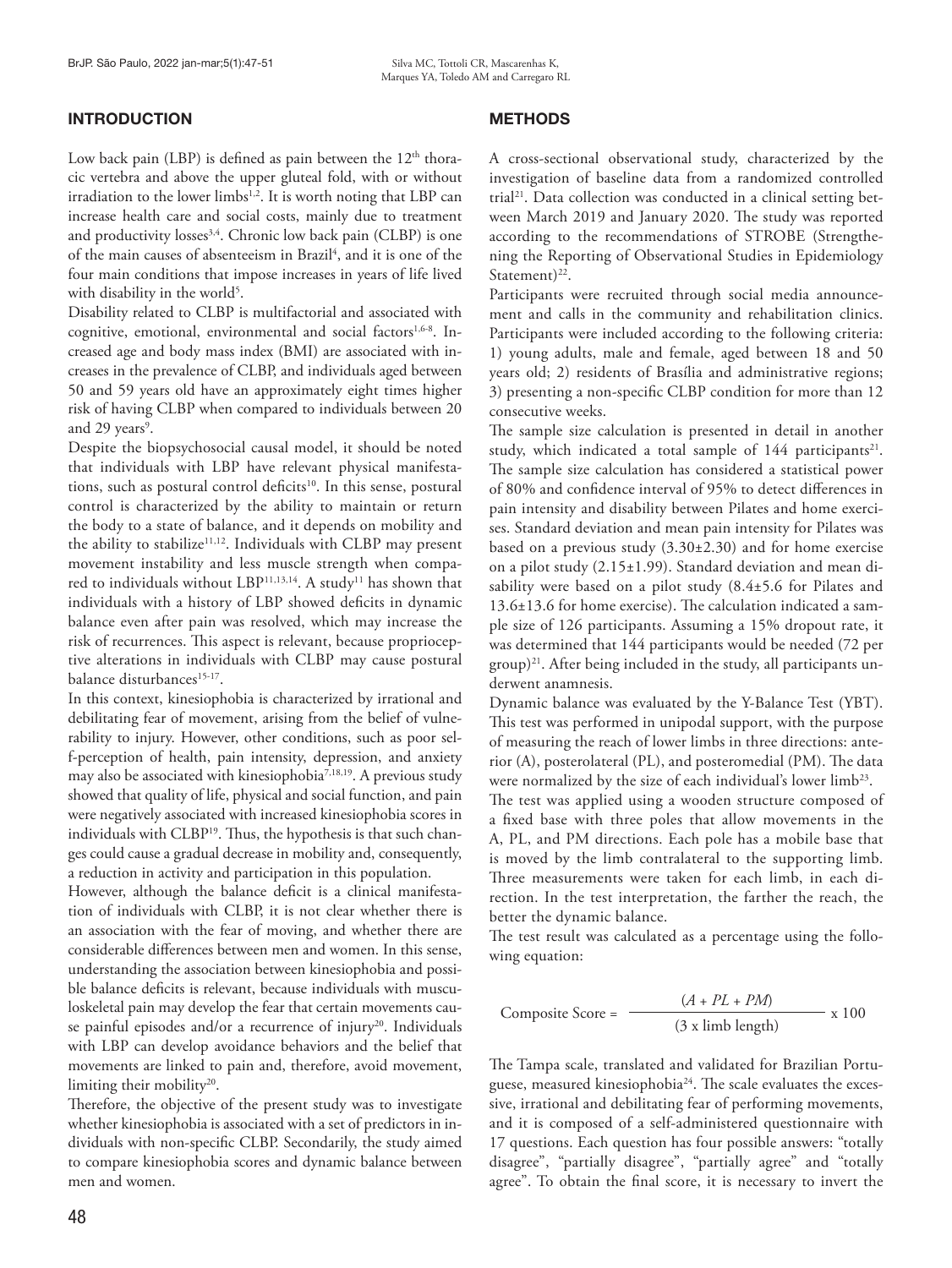scores of questions 4, 8, 12, and 16, with the minimum score being 17 points and the maximum 68. The higher the final score, the higher the degree of kinesiophobia.

The study was approved by the Institutional Ethics Committee, CAAE: 64255917.7.000, and the participants were invited to participate by signing the Free and Informed Consent Term (FICT).

## **Statistical analysis**

Data were analyzed using the SPSS version 25.0 software. Initially, the normality assumptions were verified using the Shapiro-Wilk test, indicating normality of the kinesiophobia and balance variables. The age and BMI variables (scores) were non- -parametric.

Data were analyzed descriptively through mean and standard deviation, median and interquartile range, and frequency measures (%). For the non-parametric variables, the 95% confidence interval was estimated using the bootstrapping procedure with 1000 samples. Regarding the participants' BMI description, the individuals were classified as eutrophic (18.5-24.9 kg/ m²), overweight (25-29.9 kg/m²), and obese (greater than or equal to 30 kg/m<sup>2</sup>)<sup>25</sup>.

A multiple linear regression analysis was performed to estimate the association between the kinesiophobia score (dependent variable) and a set of predictors (independent variables), including only continuous variables with normal distribution. Predictors were dynamic balance measure (reach distance in cm), gender (reference category: female) and BMI classifications (dummy variable, considering eutrophic as the reference). The collinearity and homoscedasticity assumptions were confirmed in the exploratory analysis, respectively, through analysis of the correlation matrix and measures of tolerance and variance inflation factor (VIF), and analysis of the residuals. The model fit was verified by the AIC (Akaike's information criterion).

In order to compare the kinesiophobia score and the dynamic balance measurement between men and women, the Student's t test for independent samples was applied. The significance level was set at 5% ( $p<0.05$ ), with a 95% confidence interval.

# RESULTS

Table 1 presents the data of the participants characterization. The study included 145 individuals, 81 women (55.9%) and 64 men (44.1%).

Table 2 presents the data regarding the regression analysis. Kinesiophobia was found to be explained by a set of two significant predictors (YBT performance and BMI classified as obese). The remaining predictors were not significant and did not contribute to the model (Table 2).

The data showed that increases in kinesiophobia were associated with decreased reach on the YBT (worse performance) and obese individuals showed decreased kinesiophobia scores compared to eutrophic individuals.

| <b>Table 2.</b> Data regarding the regression analysis between kinesiopho- |
|----------------------------------------------------------------------------|
| bia (dependent variable) and the gender, body mass index (BMI), and        |
| dynamic balance (composite YBT) predictors                                 |

| Kinesiophobia             | Coefficient |           | CI95%   | p-value |       |
|---------------------------|-------------|-----------|---------|---------|-------|
| R: 0.261<br>$R^2$ : 0.068 | B           | <b>SE</b> | I B     | UB      |       |
| Intercept                 | 52.99       | 4.01      | 45.07   | 60.93   |       |
| Gender                    |             |           |         |         |       |
| Male                      | $-0.71$     | 1.41      | $-3.49$ | 2.08    | 0.615 |
| Female <sup>#</sup>       |             |           |         |         |       |
| IMC:                      |             |           |         |         |       |
| Overweight                | $-3.14$     | 1.83      | $-6.76$ | 0.47    | 0.087 |
| Obese                     | $-4.01$     | 1.75      | $-7.47$ | $-0.54$ | 0.024 |
| Normal <sup>‡</sup>       |             |           |         |         |       |
| <b>Composite YBT</b>      | $-0.14$     | 0.06      | $-0.26$ | $-0.03$ | 0.017 |

YBT = Y-Balance Test; B = parameter estimate coefficient; SE = standard error;  $95\%$ CI = 95% confidence interval; LB = lower bound; UP = upper bound.  ${}^{4}$ Reference categories in the model.

Table 1. Characteristics of the study's participants, stratified in female and male genders. Data are presented by mean (standard deviation) for parametric variables (kinesiophobia and YBT) and median and interquartile range (BMI and age)

|                                          |             | General                  |             | Female        |               | Male          |  |
|------------------------------------------|-------------|--------------------------|-------------|---------------|---------------|---------------|--|
|                                          |             | CI95%                    |             | CI95%         |               | CI95%         |  |
| Age (years)                              | 38.0(15.0)  | $36.0 - 39.0$            | 38.0 (17.5) | $35.0 - 41.0$ | 37.0 (12.8)   | $34.0 - 39.0$ |  |
| BMI (kg/m <sup>2</sup> )                 | 28.7 (13.4) | $27.1 - 30.5$            | 29.2(13.1)  | $26.9 - 31.7$ | 27.9 (14.5)   | $26. - 31.7$  |  |
| BMI (n - $%^*$ )                         |             |                          |             |               |               |               |  |
| Eutrophic (18.5-24.9 kg/m <sup>2</sup> ) | 37(25.5)    | $\overline{\phantom{a}}$ | 21(25.9)    |               | 16(25.0)      |               |  |
| Overweight (25-29.9 kg/m <sup>2</sup> )  | 44 (30.4)   | ۰                        | 24 (29.6)   |               | 20(31.2)      | -             |  |
| Obese ( $\geq$ 30 kg/m <sup>2</sup> )    | 64 (44.1)   | $\overline{\phantom{a}}$ | 36 (44.5)   |               | 28 (43.8)     |               |  |
| Kinesiophobia (17-68)                    | 41.3(8.2)   | $39.6 - 42.7$            | 42.1(8.1)   | $40.2 - 43.9$ | 40.3(8.3)     | $38.3 - 42.4$ |  |
| Composite YBT (%)                        |             |                          |             |               |               |               |  |
| Right side                               | 59.4 (12.9) | $57.3 - 61.5$            | 56.1 (11.5) | $53.5 - 58.6$ | 63.5 (14.5)   | $59.9 - 66.7$ |  |
| Left side                                | 59.5 (12.3) | $57.5 - 61.5$            | 56.1(11.1)  | $53.7 - 58.6$ | 63.4 (12.6)   | $60.2 - 66.5$ |  |
| YBT between R/L                          | 59.4 (12.3) | $57.4 - 61.5$            | 56.3(11.1)  | $53.9 - 58.8$ | $*63.4(12.7)$ | $60.2 - 66.5$ |  |

BMI = body mass index; YBT = Y-Balance Test; 95%CI = 95% confidence interval.

\*Percentage value in reference to the total of each column; ‡ Significant difference compared to women: p<0.01.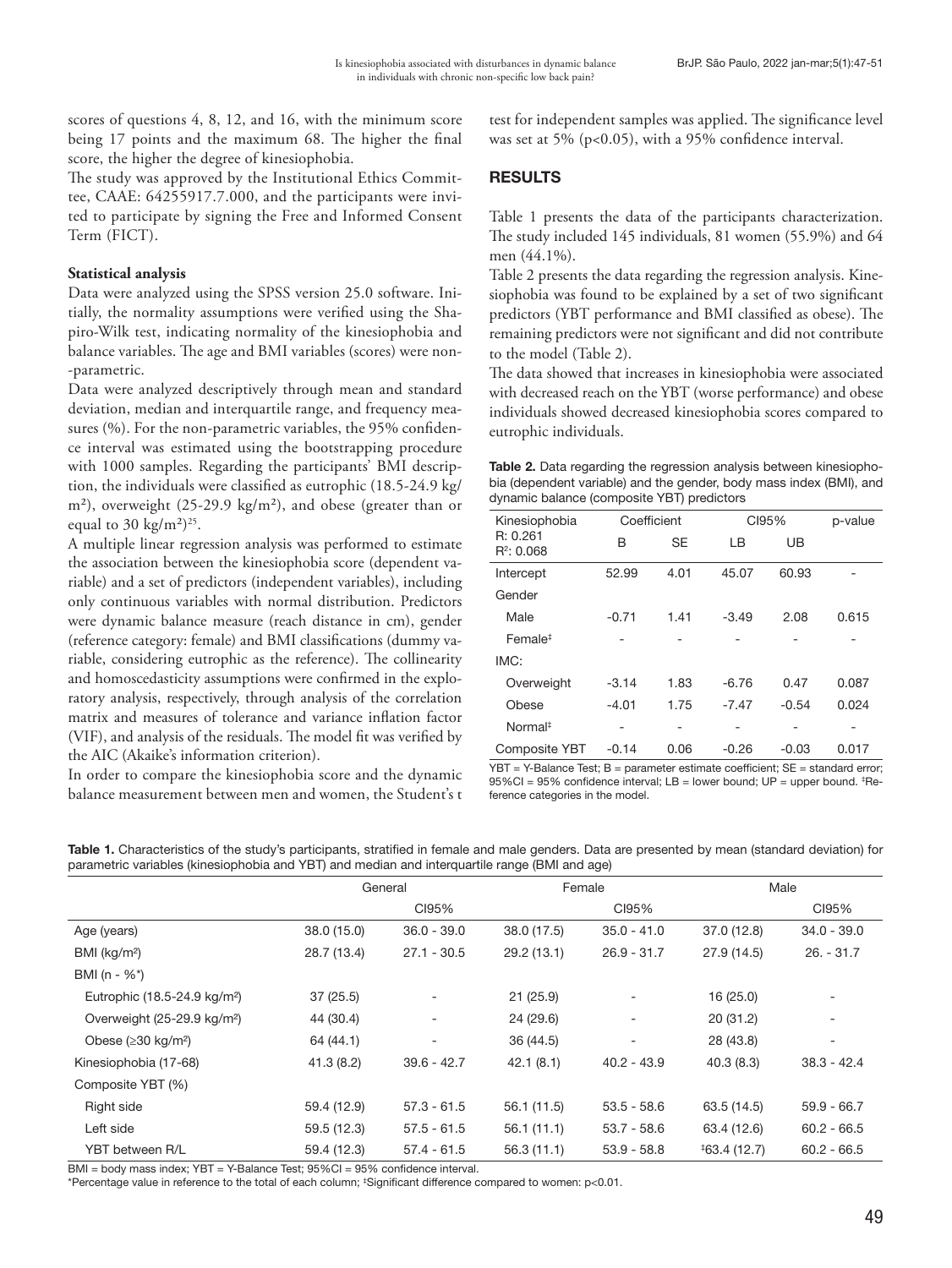As presented in table 1, the comparison between men and women showed that kinesiophobia scores were similar (mean difference of 1.8 and 95%CI [-0.9; 4.5]; p*>*0.05). However, the study found that women had a lower reach on the YBT, indicating worse balance compared to men (mean difference of -7.03 and 95%CI [-10.94; -3.13]; p<0.01).

# **DISCUSSION**

The present results showed that a lower reach on the YBT and the obese category were associated with kinesiophobia. Nevertheless, such findings should be analyzed with caution, considering that the shared variance was only  $6.8\%$  ( $\mathbb{R}^2$ ). Furthermore, women presented lower reach scores on the YBT compared to men.

Additionally, increased kinesiophobia was found to be associated with worse dynamic balance, confirming the initial hypothesis of the study. However, the comparison with previous studies shows that this association is still conflicting. For example, authors<sup>26</sup> have verified a significant association between kinesiophobia and mobility and balance disorders in elderly people with LBP. On the other hand, another study<sup>27</sup> has showed that there were no differences between dynamic balance and the degree of kinesiophobia in economically active individuals with chronic pain. Another study showed<sup>28</sup> that, although there was no correlation between kinesiophobia and dynamic balance, a good proprioceptive ability was considered beneficial for individuals with pain, as it could decrease the generalized fear of the condition.

It is worth noting that previous studies<sup>11,29</sup> have shown reduced reach on the YBT in individuals with LBP when compared to individuals without pain. Thus, it is possible to assume that the fear of moving may be a factor that influences dynamic balance, considering the apprehension when performing dynamic tasks. However, the present study's findings must be interpreted with caution, considering that the regression model explained only 6.8% of the variation in the participants' kinesiophobia. According to study<sup>30</sup>, such findings could be explained by the fact that pain has a greater impact on balance, on the other hand, their data showed that fear of pain during movement seems not to be enough to change body sway.

Another factor that could explain the present findings is self- -efficacy, which is a predictor of recovery and is related to the psychosocial sphere and physical performance of individuals with LBP<sup>31</sup>. Authors<sup>31</sup> have shown that individuals with LBP who had a lower level of self-efficacy had greater pain intensity, lower torso range of motion, and worse postural stability.

The second significant predictor in the regression model was the BMI category classified as obese. Obese individuals had a decrease of approximately 4 points in the kinesiophobia scale when compared to eutrophic individuals. Although authors<sup>32</sup> had also shown an association between Kinesiophobia and BMI, their findings indicated that obese individuals had higher Kinesiophobia scores when compared to non-obese individuals.

Similarly, another study<sup>33</sup> showed that high BMI, age above 45 years, and sleep disorders can be considered as propensity factors for the development of LBP. However, a study<sup>34</sup> opposes these interpretations, as its findings have shown that

increased age and obesity did not have a direct impact on the occurrence of LBP, but were considered as factors that make it difficult to perform some activities of daily life and can prolong the recovery time of these individuals. This aspect must be considered, since it is supposed that a 4-point difference in the kinesiophobia scale is not clinically relevant. Indeed, a previous study carried out with individuals with LBP in Italy who underwent rehabilitation showed that the minimally important change in the total score of the Tampa scale was approximately of  $5.5$  points<sup>35</sup>.

It is worth highlighting that the biopsychosocial model advocates that LBP is multifactorial and complex, and depends on the interaction of several factors. Thus, it is important to emphasize that the fear of moving can be explained by factors other than BMI. Considering this complexity of associations, it is recommended that further research should be designed through the use of comprehensive scientific theory-based models, such as the use of Directed Acyclic Graphs (DAG) associated with structural equation modeling<sup>36</sup>.

Significant differences in YBT reach between men and women were found, indicating worse dynamic balance in women. The study<sup>37</sup> investigated differences between men and women with nonspecific CLBP in postural control and the association between pain, disability, and fear of moving. Overall, the study found no considerable differences between men and women for the variables investigated. Nevertheless, the findings showed that women had a slower reaction time compared to men. In addition, greater pain intensity was associated with longer reaction time and lower speed only in women<sup>37</sup>. These findings suggest that women have a worse strategy for pain coping, which may reflect the dynamic balance disorders. This aspect is relevant, because the study<sup>38</sup> showed that, among the population investigated, women with higher pain intensity had a higher degree of kinesiophobia, disability, fatigue and problems in daily activities, such as carrying materials.

However, it is worth noting that, from the perspective of the comparison performed in the present study, a difference of approximately 7% was found between the performance of women compared to men in the YBT. Therefore, it is important to ponder that such a difference is not clinically important and that other factors should be considered. For example, the disability assessment of individuals contextualized by the International Classification of Functioning, Disability and Health (ICF)<sup>39</sup> showed that activity and participation domains, such as maintaining body position, carrying objects, and changing body position, were the most affected. Furthermore, the findings showed that gender had a greater influence in certain activities, such as women's restrictions in home activities<sup>39</sup>. Also, another study<sup>40</sup> observed that, when women with chronic pain have the same pain intensity as men, they have a better activity level, pain acceptance and social support, while men have greater kinesiophobia and mood disorders.

The absence of a group of participants without LBP is one limitation of the present study. This reference group would have favored a better comprehension about the impact of the presence of pain on the analyzed variables.